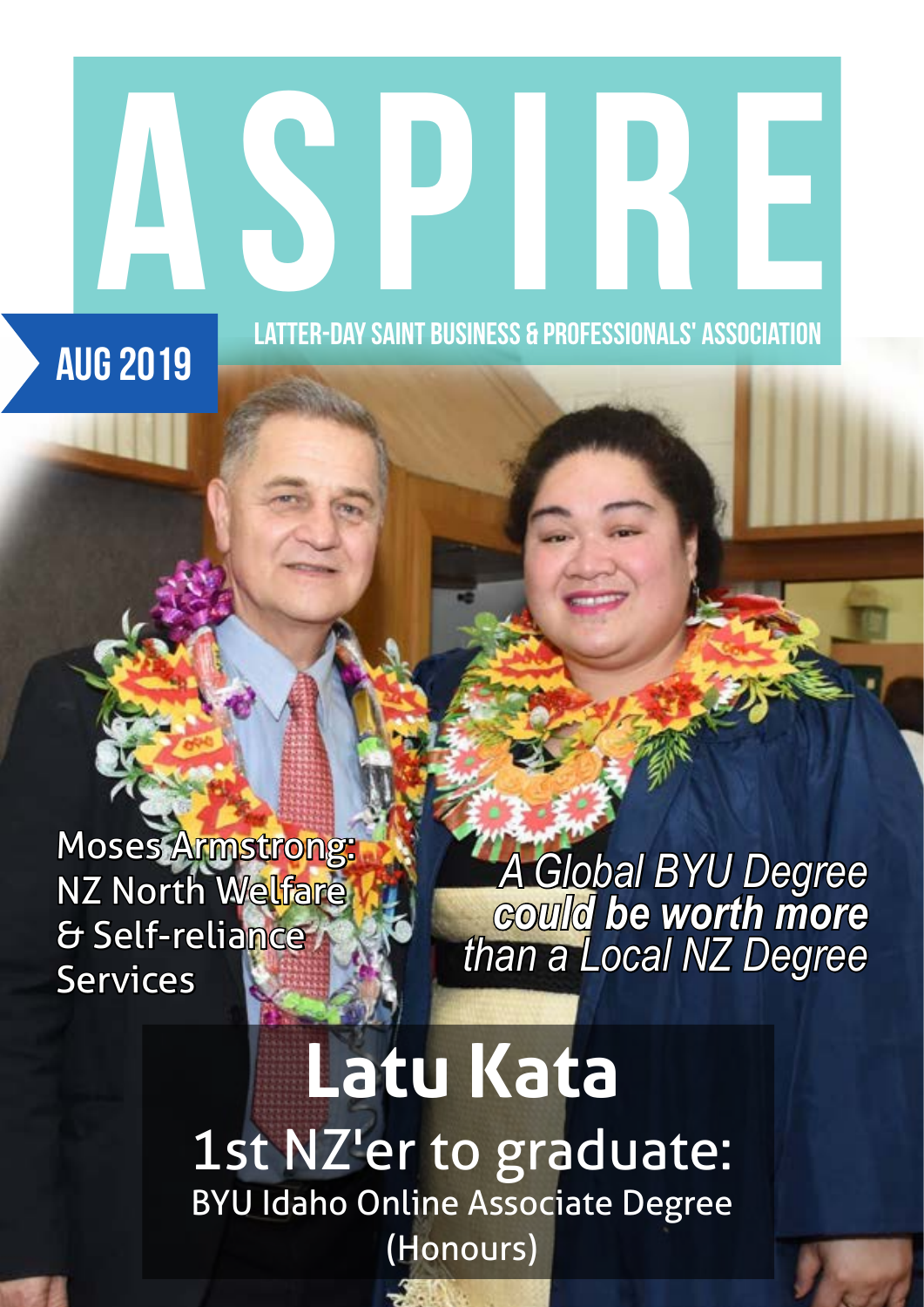# IN THIS ISSUE:



### ASPIRE



LDS Business & Professionals' Association Board Letter from the Chairman & Editor's Note



Did you give up hope on a university education?



A Global BYU Degree could be worth more than a Local NZ Degree

BYU-Pathway Worldwide: A School in Zion



I wanted to be a good example to my kids & my stake and I almost quit President Sione Pulu



When I saw the poster hanging outside the chapel I decided to give Pathway a go Luanne Butler



How Pathway can work for you, even if you live in NZ



BYU Pathway's Certificate-First Degree Programs





BYU Pathway gave me confidence in my future Billie Dell

remarkable story to tell, about your career or business journey? Contact me and we'll consider you for publication: markfantham@gmail.com



Just Do It! Yvonne Dickey



I say do it! Heidi Puriri

### Aug 2019



Against all odds: 1st person in NZ to graduate with a BYU Idaho Online Associate Degree Latu Kata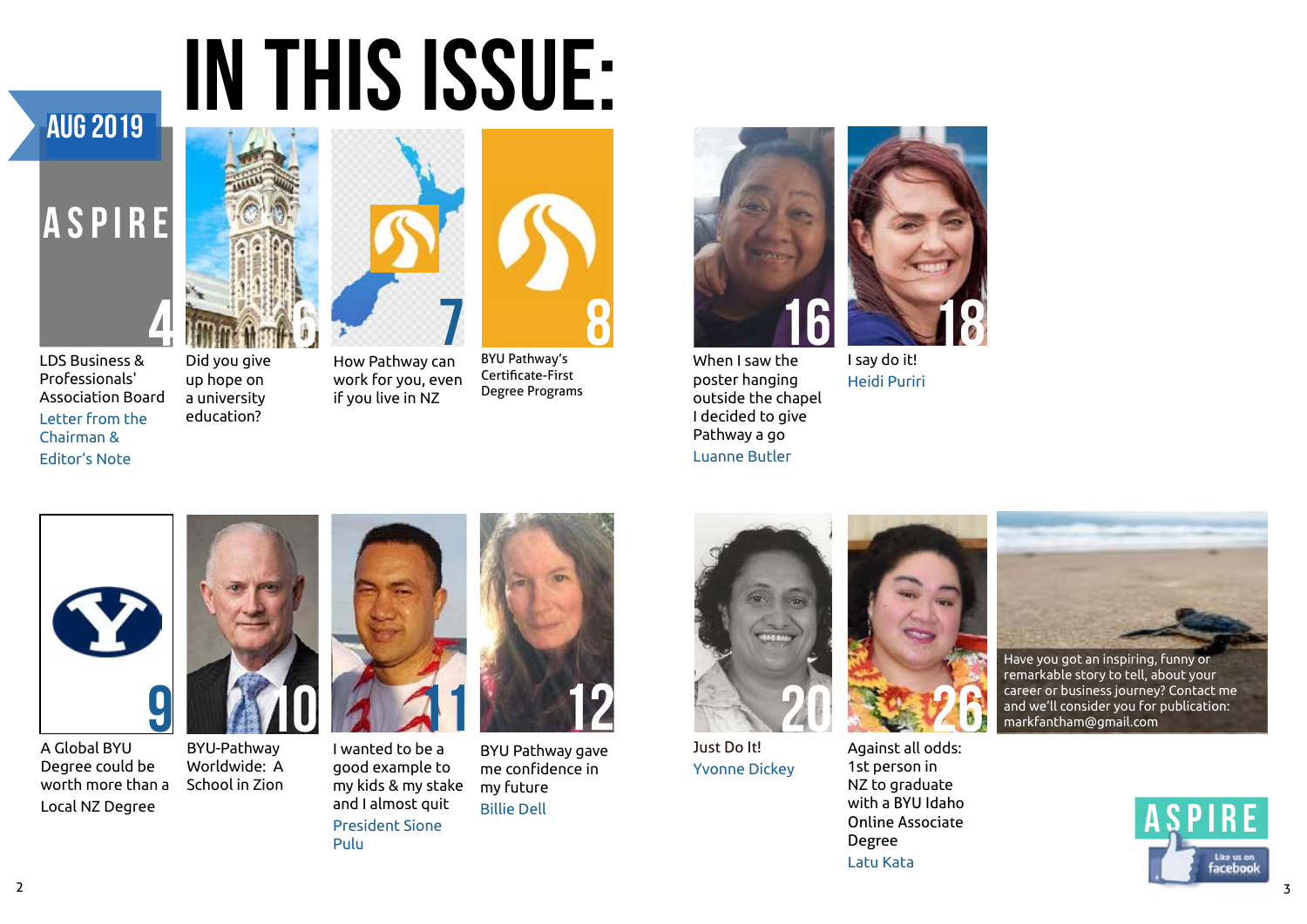### Ll letter from CHAIRMAN



**Laurence Day** Chairman lkday@internet.co.nz



**Ryan Harris**  Exec Member for Finance ryansharris@gmail.com



**Moses Armstrong**  Exec Member LDS Self Reliance NZ Country Manager mosesarmstrong@ldschurch.org







#### **DISCLAIMER**

### L lds business & Professionals association board

This eMag is produced by the LDS Business & Professionals Association in New Zealand. It's focus is to inform, motivate and inspire. It is not an official publication of the LDS Church, and any news and opinions expressed are those of the authors or editor.

#### **Marco Fantham**  Editor markfantham@gmail.com

021 0675710

### EDITORS NOTE



**BYU-Pathway Worldwide** offers online higher education opportunities to students throughout the world, serving more than 70,000 people since 2009. BYU-Pathway offers two main paths — PathwayConnect, and online certificates & degrees from BYU-Idaho.

#### **PathwayConnect**

PathwayConnect is a one-year, low-cost educational program that mixes the flexibility of online academic courses, religious education, and the benefits of weekly face-to-face gatherings with other students. The program helps students develop confidence, become self-reliant, and build leadership experience — all of which enhance students' prospects for further education, employment, church service, and/or leading and supporting families. Two program versions are available: Standard (for native English speakers) and L (for non-native English speakers). PathwayConnect is currently available in more than 450 locations and 70 countries.

**BYU-Idaho Online Certificates & Degrees**

Online certificates and degrees are granted by Brigham Young University-Idaho. Students can earn an online certificate and/or degree in two ways. 1) Complete PathwayConnect with a minimum B average (3.0 GPA), or 2) Complete a minimum of 15 on-campus credits at BYU, BYU-Idaho, BYU-Hawaii, or LDS Business College. There are currently more than 30 online programs to choose from.

**Learn more** about PathwayConnect, visit

*[byupathway.lds.org](https://byupathway.lds.org/)*

*"CES Global Education Initiative will provide educational opportunities to students around the globe through coordinating between different Church programs at an accessible cost."*



Elder Kim B. Clark, General Authority Seventy

#### **4 Guiding Principles**

**(***Seminaries and Institutes June 2016 annual training broadcast):*

1. The inclusion of religious instruction, gathering experiences, and a spiritual focus to online learning, will be essential.

2. We will partner with Self-Reliance Services, the Missionary Department, and other Church departments as appropriate and will build as much as possible on resources, courses, and programs that already exist.

3. Instruction will include local educational providers, local technical schools, colleges, and universities, combined with religious education at a local institute. This is an important part of this initiative.

4. Students will access programs through their local Church units, guided by priesthood leaders, supported by CES and Self-Reliance Services.

*[more...](https://www.churchofjesuschrist.org/church/news/new-global-education-initiative-announced-at-training-broadcast-for-seminary-and-institute-teachers?lang=eng&_)*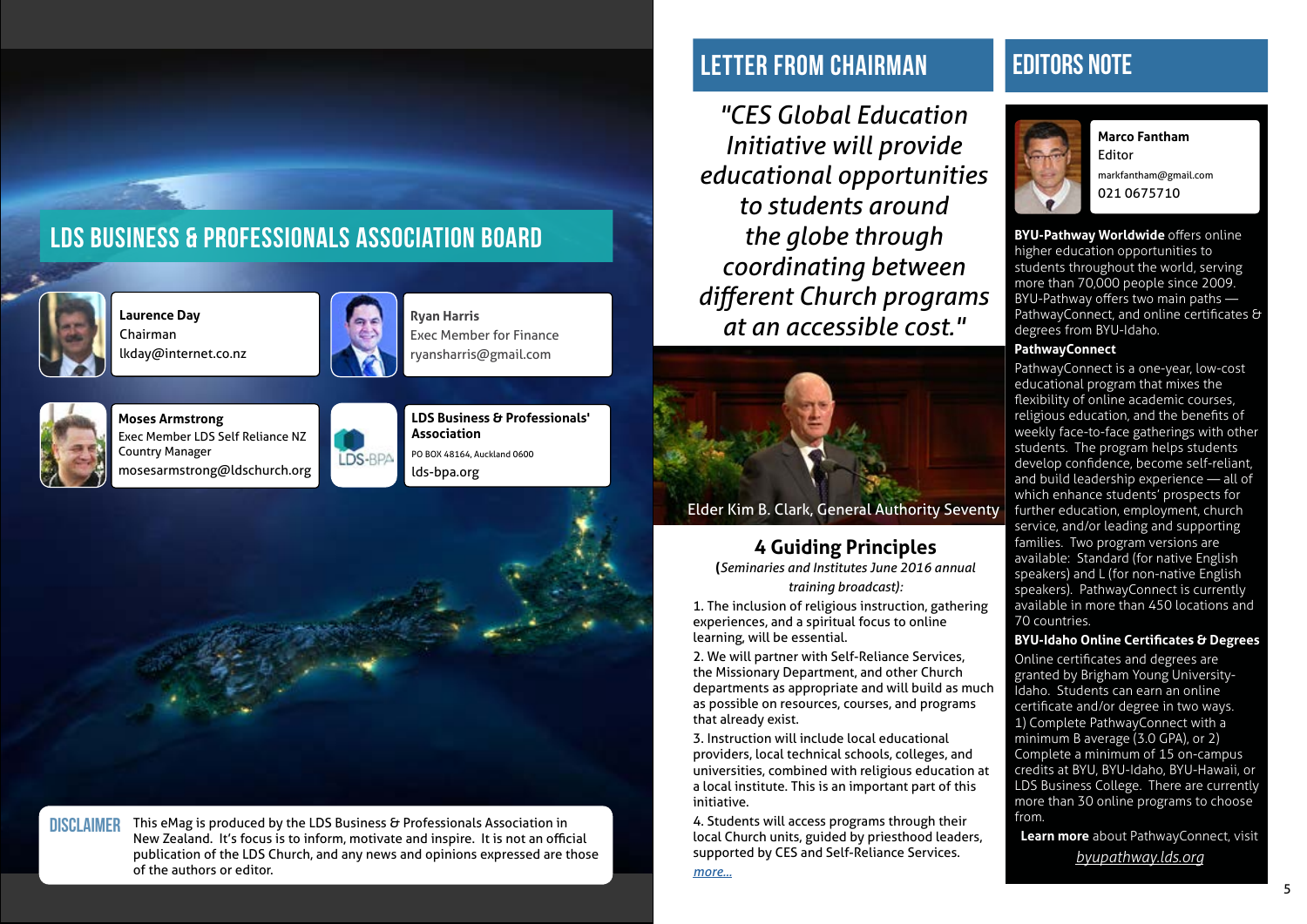## Did you give up hope of a university education?

https://www.youtube.com/watch?v=9wuiGdFQzqE

https://www.youtube.com/watch?v=cnUUEKkUqEU

*Consider...*

## Pathway **PARTNERSHIP WITH BYU-IDAHO**

How BYU Pathway can work for you, even if you live in New Zealand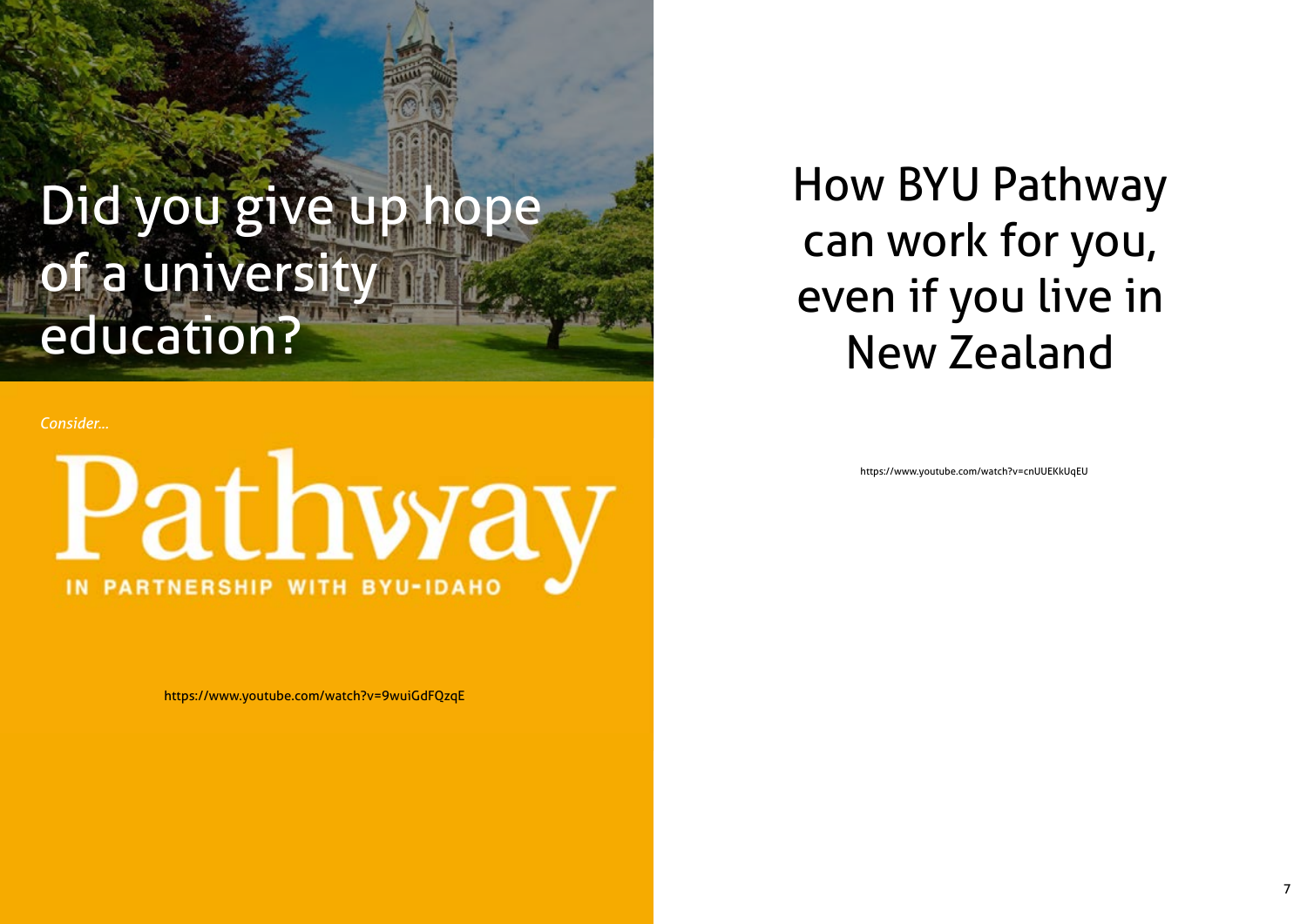## BUY Pathway's Certificate-First Degree Programs

with President Clark Gilbert

https://www.youtube.com/watch?v=OiqVzJL7iTw&t=1s

## A Global BYU Degree could be worth more than a Local NZ Degree

1) Is NZQA less relevant in a global community? 2) Is the 'Global BYU Degree Brand' stronger than a 'NZ Degree Brand'? 3) How does the 'fast track to skills certification work'? 4) Please explain how 'No Student Debt works?' 5) How can you help, if I feel like l missed my chance? 6) How can you help, if I feel like l don't have the time? 7) How can you help, if I feel like l can't afford it?

### Marco asks Elder Kaka all the questions you want answers to:

https://youtu.be/lucrdEE9RhU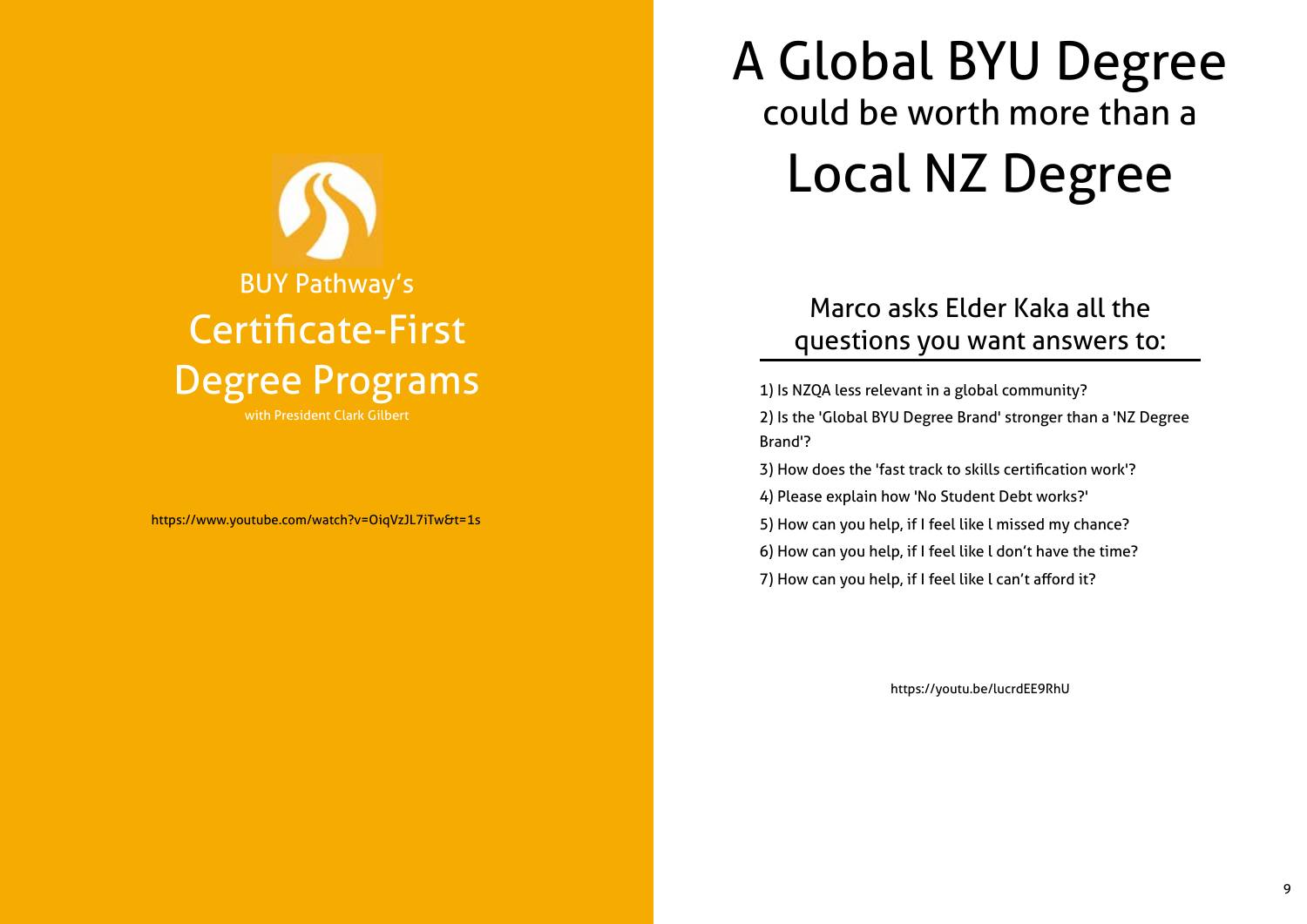### "BYU-Pathway Worldwide: A School in Zion"



#### I<br>I<br>I<br>I **t is a privilege and a blessing to share a few remarks with you tonight. I begin with two stories about the beginnings of what is now BYU-Pathway Worldwide.**

The first took place in Mesa Arizona, one of the first three Pathway Connect sites. After the program had been running for a year or so, the missionaries at the site declared, "This program will never work. There is little interest in it, and the priesthood leaders don't support it." And in fact, the priesthood leaders did not support it because they saw little need for it. There seemed to be many opportunities for education of their young people right there in the valley and of course there was BYU.

Now, hold that thought as I tell you the second story. This one I experienced personally. It took place in Washington DC, a couple of years later. One of the Area Seventies there said to me, "We don't need Pathway here. We have a great scholarship program with Southern Virginia University that works fine." I asked him, "How many students are involved in that program?" His answer: about 25. I then asked, "Do you have any young adults in your area who are struggling in their lives, who are not making progress." He said,

#### *"Oh yes, there are thousands of them." My response: Pathway is for them.*

He looked at me in surprise, and said, "Oh, I didn't see it that way."

#### s a Stake President, my time is precious looking after my<br>family, my job and the stake, so when I was challenged<br>to also become more self-reliant and "Would I consider<br>higher learning. I decided to be a good example to my **to also become more self-reliant and "Would I consider higher learning, I decided to be a good example to my family and the stake and I enrolled with BYU Pathway.**"

In both of these cases and in many others we encountered in the early days, the people we sought to reach with Pathway were simply invisible to the leaders, at least as far as higher education was concerned. We were after those who had never been to college, or who had been but were no longer attending. Many, many of them were struggling in their lives both spiritually and temporally.

One of the wonderful things BYU-Pathway has done is to open the opportunity for education to those who have been invisible; who believed that education, especially a Church education, was for someone else, not for them; who had little hope for a better future.

 $\frac{11}{11}$ Brothers and sisters, we live in a day of miracles, when our Heavenly Father and His Son, the Lord Jesus Christ are moving with power in the earth to build up the Kingdom of God and establish Zion in preparation for the Second Coming of Jesus Christ. 1 I believe BYU-Pathway is one of those miracles. It has a role to play in strengthening the Kingdom of God and establishing Zion.  $\Box$ 

*Elder Kim B. Clark Commissioner, Church Educational System October 11, 2018*

## **"I wanted to be a good example**  to my kids & my stake *and I almost quit!"*



**family, my job and the stake, so when I was challenged** 

It was really tough. The level I needed to achieve was way harder than I thought. The language was a barrier at times. So when it was hard I had to dig deep and be an example to myself. I learned these things:

https://www.youtube.com/watch?v=KsuplK7eVvE&feature=youtu.be

- 
- 

President Sione Pulu, left.

- More Hope
	-
- **More Faith** • More Courage
- More Endurance
- More Sacrifice

• More Hard Work

• Life skills - like "How to invest my time wisely instead of spending it unwisely"

• Power nap when I could  $\square$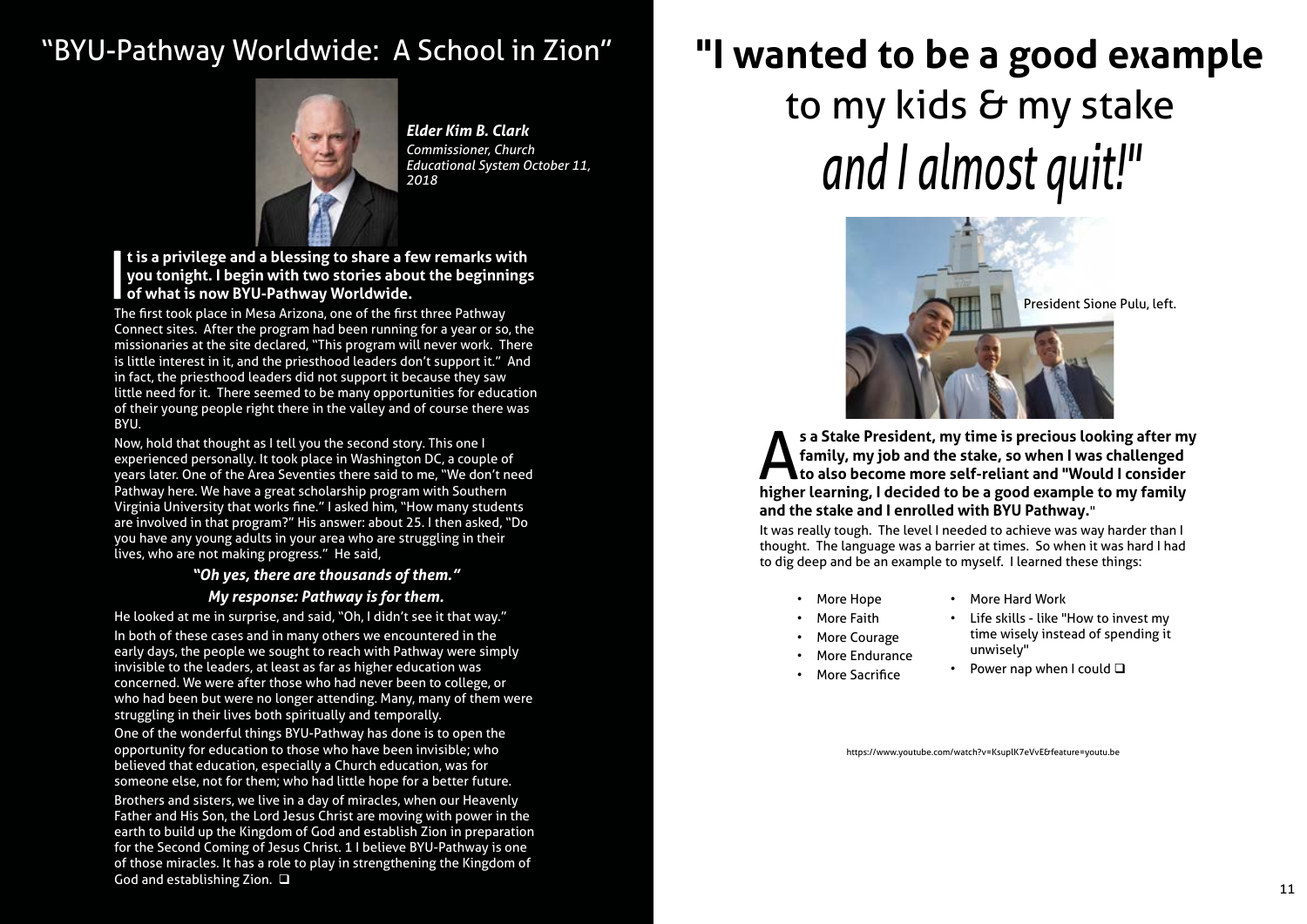*Billie Dell studied with the: Pacific Area Virtual group*

I already had a Bachelor of Teaching and initially didn't see I the benefit of studying PathwayConnect.

Heavenly Father in a very direct way counseled me to enroll and so here I am. This course has changed my life. It has opened my mind and heart in ways I never thought possible.

- To be self reliant
- A good steward
- Set goals
- Be more use in the Kingdom of God on the earth

The content of the course has a very spiritual element where Heavenly Father is a part of every learning, every assignment and every change. All of the assignments were designed to make necessary changes in my life:

This course has reignited my love of learning. I know it's purpose is divine, to help us become more like Heavenly Father and be able to serve more fully.  $\square$ 

#### **POLICE AT A THE SAMUARK STATE STATE STATE STATE STATE STATE STATE STATE STATE STATE STATE STATE STATE STATE STATE STATE STATE STATE STATE STATE STATE STATE STATE STATE STATE STATE STATE STATE STATE STATE STATE STATE STATE students from nearly anywhere in the world to enroll in the PathwayConnect program.**

I love involving Heavenly Father in my learning. At university I really only called on Him to help with exams. Asking for help with each part is the best way for me to learn. He helps me understand and remember.

This course is giving me confidence in my future, it is giving me a renewed purpose in my life and I have made wonderful friends through our weekly gatherings.

Ka pai to ra **Billie Jo-anne Dell**

## *BYU Pathway gave me confidence in my future*



### New virtual classrooms for BYU-Pathway connect students anytime, anywhere



With more than 550 locations in more than 100 countries, BYU-Pathway is changing the way people receive education. In many locations around the world, PathwayConnect was previously unavailable because of the requirement for student cohorts to gather in-person for weekly discussions.

The gatherings, traditionally held each Thursday at designated locations and overseen by Church service missionaries, are a key collaborative part of the PathwayConnect program and were previously available only in locations where enrollment demand was high enough and could accommodate the travel of students involved.

But a few months ago, after extensive pilot testing, the First Presidency of The Church of Jesus Christ of Latter-day Saints, granted approval for worldwide virtual gatherings as a permanent part of the BYU-Pathway programs.

*The implication of this is that PathwayConnect can now be taken by basically anyone in the world, any time they want.*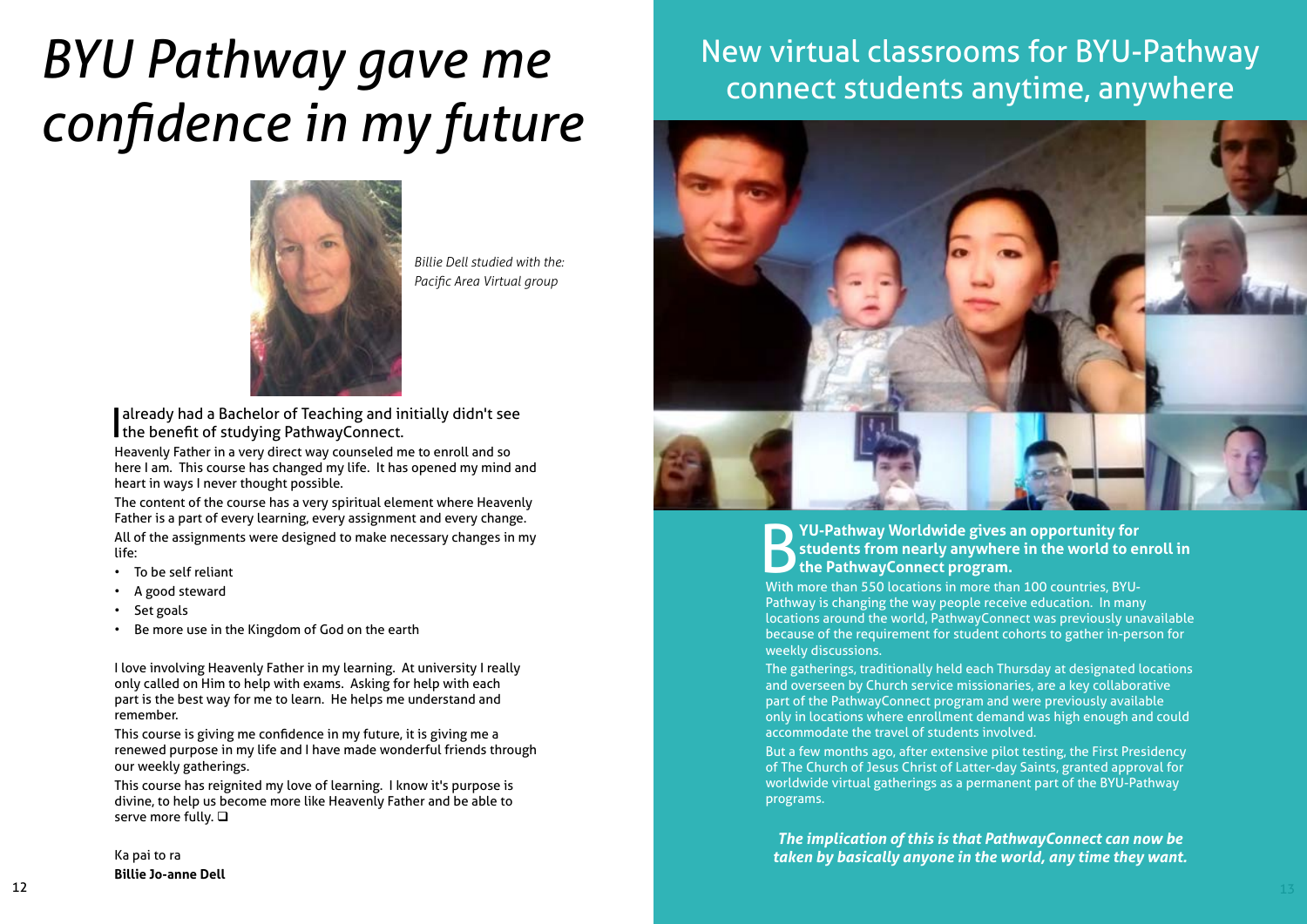*6pm Sun 27 Oct – Sun 3 Nov David O. McKay Centre, Temple View, Hamilton*

14 15 **CONTACT:** Elder and Sister Layton Self-Reliance Services ElderDLayton@churchofjesuschrist.org

• SUN 27 OCT: Opening Devotional (live-streamed)

• MON 28 OCT - THU 31 OCT: Presentations (streamed only)

## EDUCATION WEEK NZ HAMILTON 2019 WELFARE AND SELF-RELIANCE

• Fri 1 Nov - Sat 2 Nov:

In-person Presentations and Workshops

• Sun 3 Nov: Closing Devotional (live-streamed)

*"Seek Learning, Even by Study and by Faith"*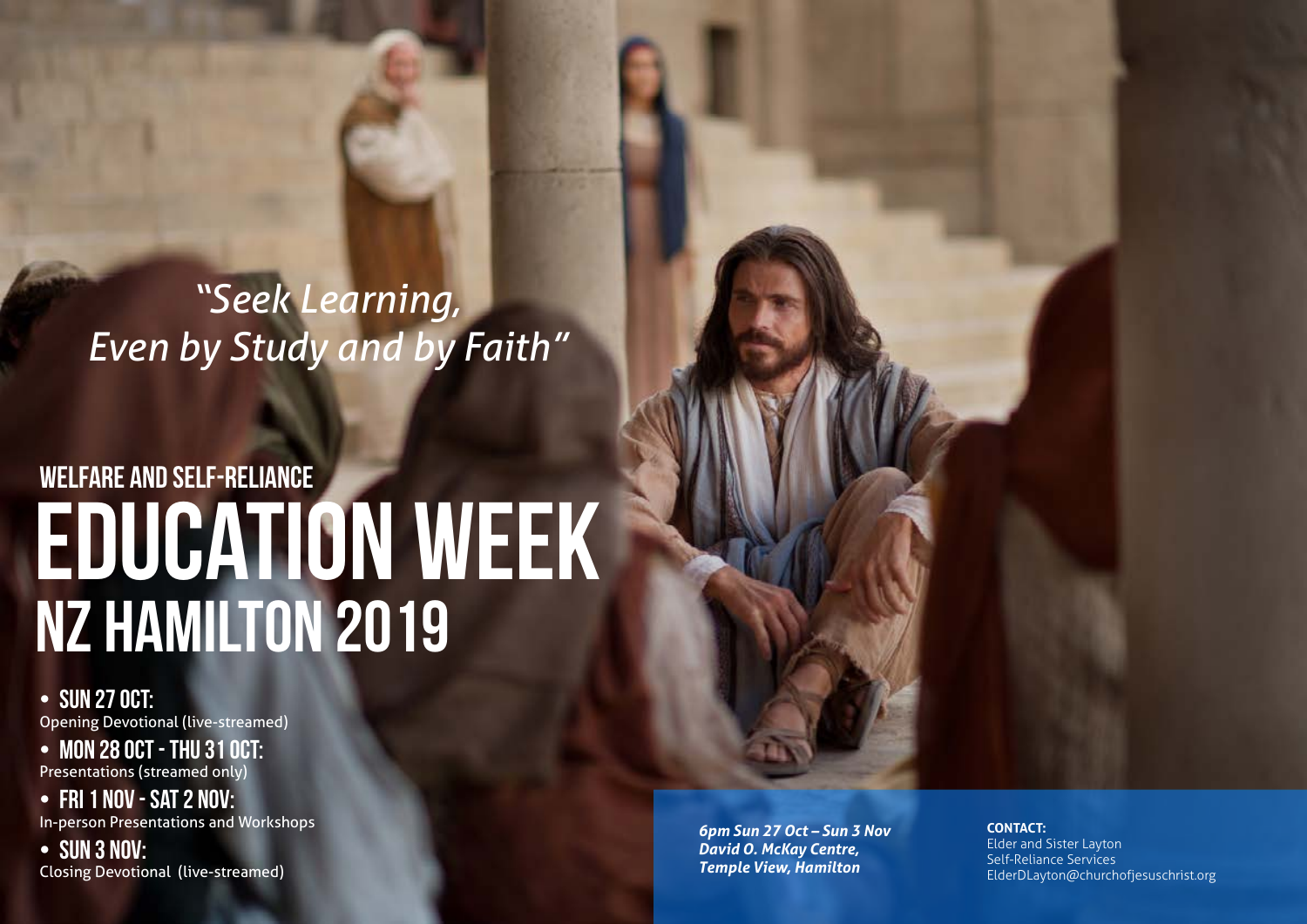## PathwayConnect

### byupathway.lds.org

### *When I saw the poster hanging outside the chapel I decided to give Pathway a go*

I had only recently moved into the area so I thought this would be a great way to meet new people too.

Now, I am studying towards a Post Graduate Diploma in Kaitiakitanga Bi-cultural Professional Supervision. 'Life long learning', is one of most memorable statements that has kept me on this journey of education. Kia ora, Luanne Butler  $\Box$ 

# **START YOUR PATH TO A better**

### **David** Taylorsville, Utah



[PathwayConnect - click here](https://byupathway.lds.org/pathwayconnect) for more info

In 2014, as a recent convert, I had never been to seminary or institute as I joined the Church in my late 30's. As a student with Pathway I was able to enjoy the blessings of attending institute with some amazing teachers. The knowledge about the Gospel in those classes helped build my testimony on how amazing this program is. Both my temporal and spiritual life has improved ever since. I have become an active member of the church and enjoy my calling as a Ward Missionary.

I am so grateful for the knowledge I gained from attending the Pathway program. It has helped to inspire me to continue on into further education.

I enrolled onto the Associate of Applied Science for Family History research the following year. I completed two semesters before leaving and continuing studies here in New Zealand. And, I have been in study ever since.



fter raising 12 children for most of my adult life, and<br>with less than half of them still at home, I decided,<br>after seeing a poster about the Pathway program on<br>the wall at the chapel, to give it ago.<br>I had only recently m with less than half of them still at home, I decided, after seeing a poster about the Pathway program on the wall at the chapel, to give it ago.

> Meeting sites are in Wellington and Hamilton where students attend in person each Thursday night. Also, there is a Virtual site where students meet virtually with other students throughout New Zealand each Thursday. All other studies and assignments are done online. Next enrollment deadline is end of August 2019.

**Elder George & Sister Gwenyth Marsden New Zealand South PathwayConnect Coordinators**  george.gwenyth@gmail.com. 027 336 2061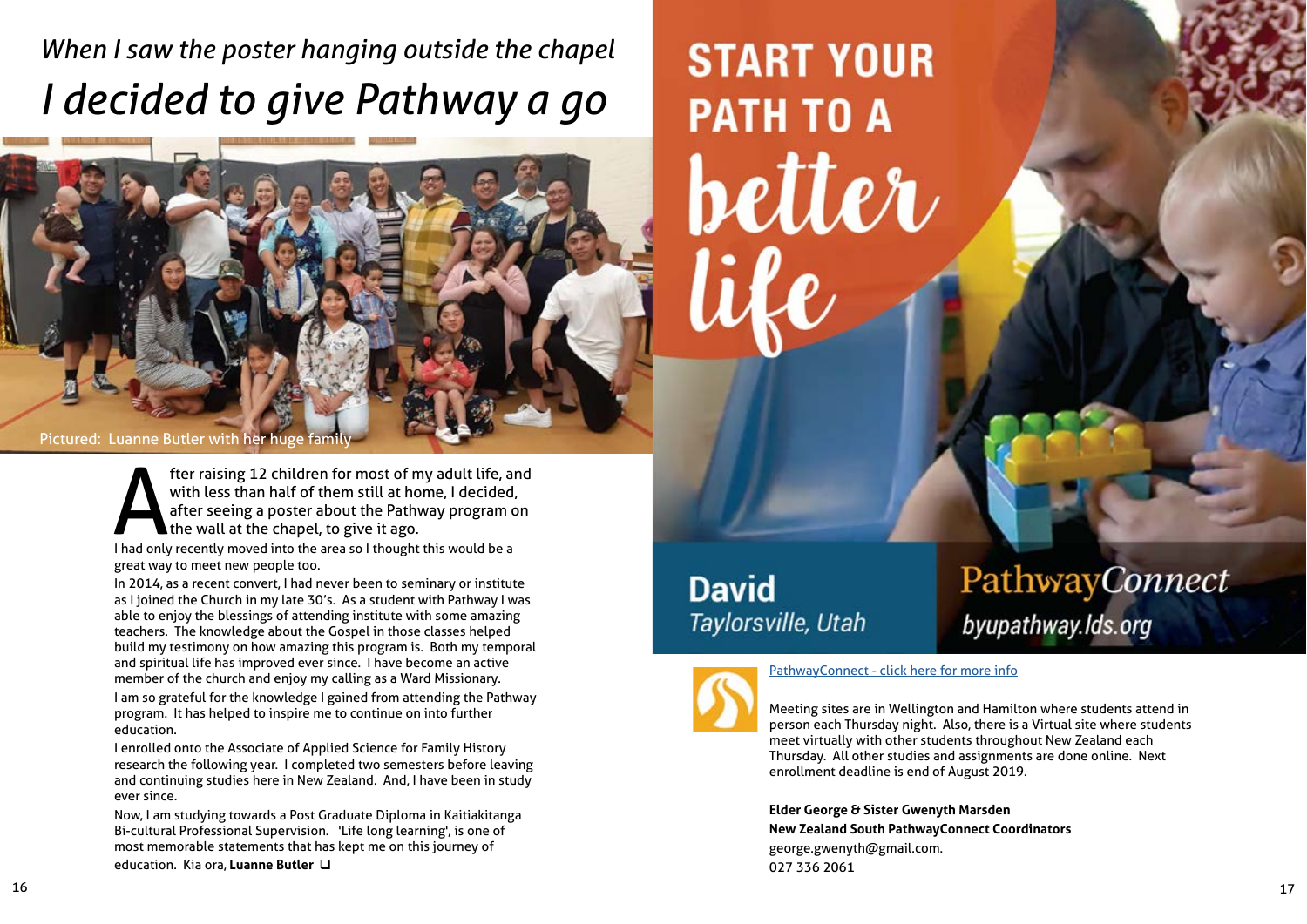

## *I say do it!*

*There will be times where it is difficult, but don't give up! Embrace the program fully and give it 100%. It will bless your life.*

> I am a mother of 6 children and work full time 40+ hours a<br>week. My initial thoughts on the Pathway program was 'l<br>did not need it' because I had already been through high<br>school and completed a foundation semester through week. My initial thoughts on the Pathway program was 'I did not need it' because I had already been through high school and completed a foundation semester through Massey University.

> I had longed for a university degree for so long, but had focused on growing my family instead. I finally took the plunge and gave 'Pathway' my all.

> My days started at 4 am, studying for two hours each day, Monday to Friday. So when my children woke up, I would be present for them. This

routine also allowed me to be free on weekends, to complete my family and church commitments.

Each week there was something in the course content that I could apply in my life. I am so grateful for the pathway program. It is a unique and supportive environment to learn and grow, combining spiritual and secular learning which helped me on my journey of self-reliance.

Like anything in life, there is no growth unless we step outside our comfort zones and move forward with purpose. I am blessed to have my family supporting me 100%. My Heavenly Father is always there for me. I am truly blessed to have this opportunity.  $\square$ 

There were so many skills taught that helped me on my educational journey and my promotions at work. I learned how to change my thought process. I learned how to study and evaluate my life as I implemented the teachings and life skills. The life skills set me up for good habits to use in my studies and life. The 'English writing skills' learned at Pathway have helped significantly at work, at home with my children, and academically in tertiary education. The 'math skills' also, have helped me in my personal life and at work.

#### *"Online tutors and service missionaries supported and encouraged me to succeed."*

I have a strong testimony that my journey in learning is not complete or as successful unless I have Heavenly Father at my side. It is a partnership with him, and he has my back, if I do my part. My testimony and relationship with him have grown so much.

For those learning about Pathway or contemplating signing up, I say do it! There will be times where it is difficult, but don't give up! Embrace the program fully and give it 100%.

Now I am in my third semester at BYU Idaho studying online for a Bachelor in Business Management. I still get up early to study. I still work hard. The work stretches me, but I am growing, and it's worth all the effort.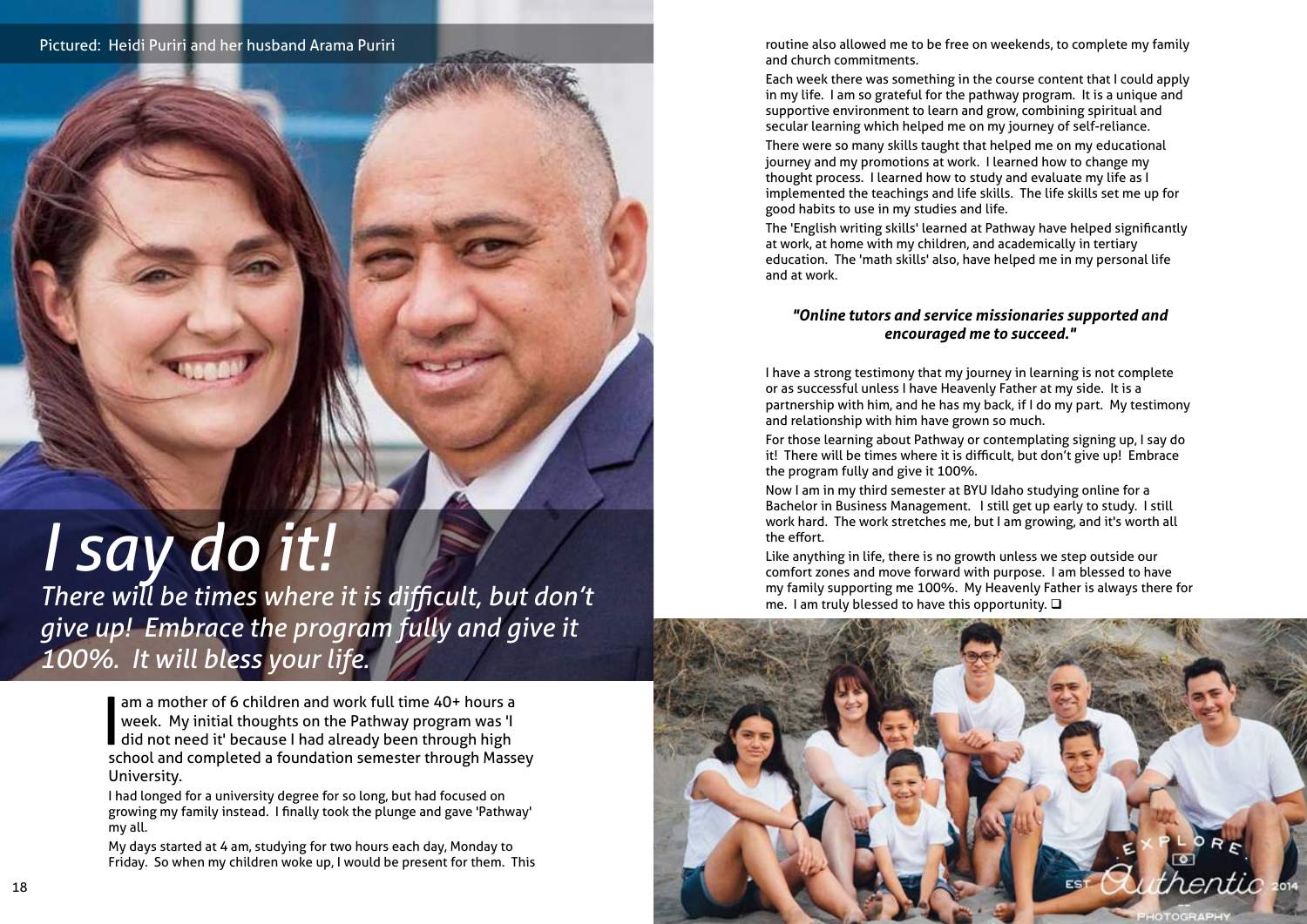

I needed to set an example for my family to follow. I knew that it would be a busy year working full-time, raising a family, attending to church commitments and studying.

Having faith and being disciplined with my time, helped me to overcome, many trials to complete the course. We had five deaths in the family, my sister, niece, auntie and two brother-in-laws, and family issues to deal with.

It was great to have the support from my tutor to complete assignments during this time. My son, Anfernee, who is currently serving a mission in Australia and due back in July this year was a great source of strength. He was always positive about the gospel, often sharing through his weekly emails, how Heavenly Father's plan and Jesus Christ would help the family to heal. I would always share with him my commitment to studying with Pathway. He was proud of us.

What has been important to me is my family, testimony in Heavenly Father and Jesus Christ and having the guidance of the spirit to direct me. You cannot get very far without these things.  $\square$ 

My husband was also a great source of strength and support. Studying alongside him we were able to help each other through the tough times. What I mean by that is during the Math semester, no matter what, we spent hours trying to work out the equations.

We learned the art of patience and endurance. We stuck to it and passed. Our relationship was stronger because of it.

#### *I really enjoyed the content of the course and learning about the Book of Mormon was a reward.*

I am now working on completing the NZ Diploma in Health and Wellness. It is still a struggle as work is now busier than last year. It is not as much fun studying on your own though and I need to be more disciplined to finish it.

Being on Pathway has opened my mind to other opportunities. I had thought about studying to become a Social Worker or an Accountant in earlier times. But now I'm looking at different options. I have a natural passion to help others in need. I am currently a Financial Mentor and enjoying the challenges and rewards that position gives.



# **JUST DO IT.**

Be like the Nike Motto and 'Just do it'. It was time to<br>make a change in my life and starting on the path to<br>being educated was very important to me. make a change in my life and starting on the path to **being educated was very important to me.**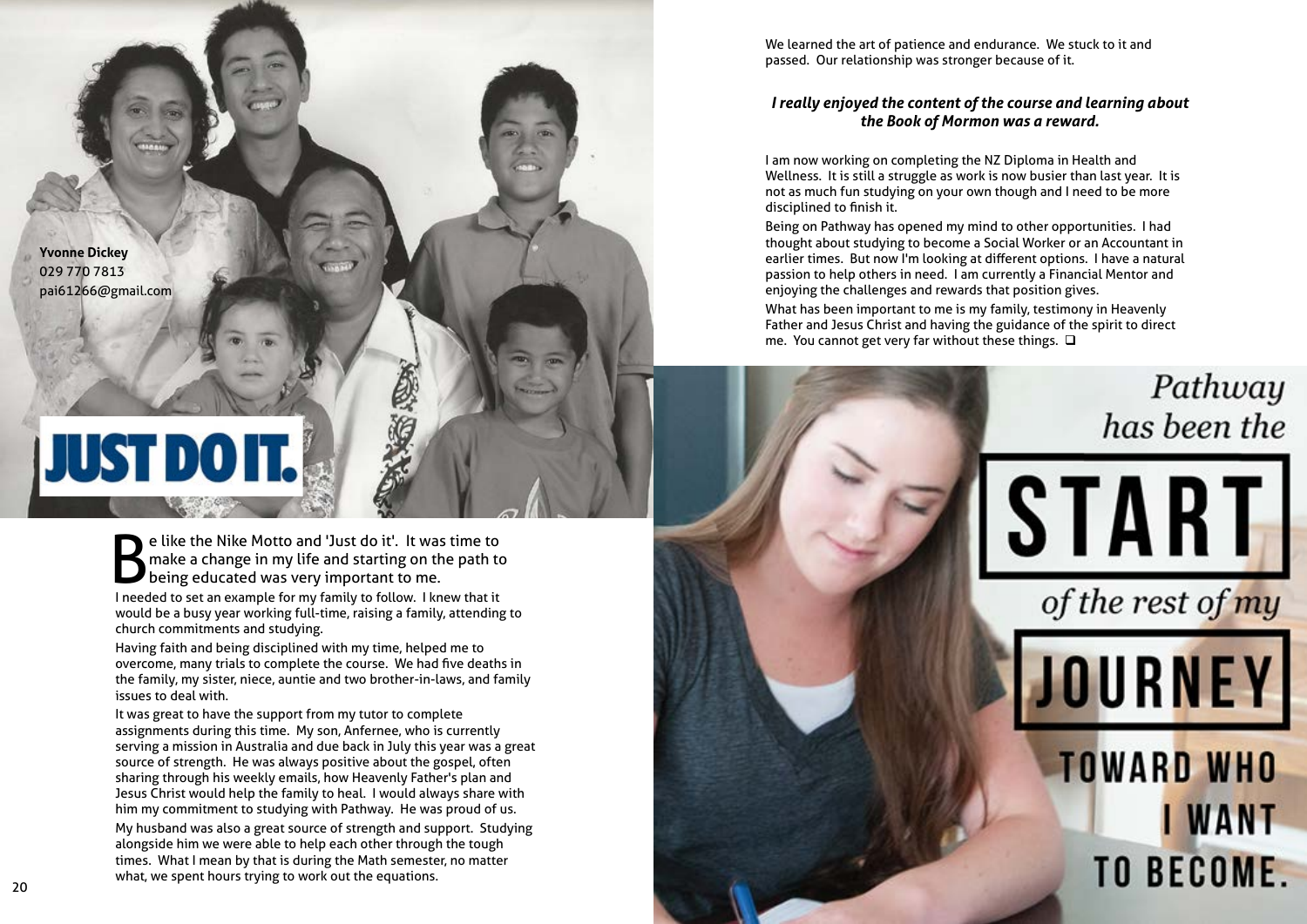### *Against all odds:* 1st NZ'er to graduate: BYU Idaho Online Associate Degree (Honours)

https://www.youtube.com/watch?v=mKul5Hcrt1o&t=279s

#### $\overline{\mathsf{L}}$ **atu Kata left school when she was nine years old to help contribute to the running of the household and looking after her sick mother.**

So if anyone had 'mountains to climb and rivers to cross' to get their education back on track after 22 years, it was certainly Latu. All that and struggling with English as a second language, it felt 'up hill' for her.

*"I have planned to finish my Prelaw next semester along with my Bachelor Applied Science in Applied Management next year. Also, love and thanks to my husband Seteone for all his support," she adds.*  $\square$ 

Latu graduated from PathwayConnect with a 4GPA and went on to become (in July 2019), the first New Zealander to graduate with a BYU Idaho Online Associate Degree. Latu now has her sites set on ultimately becoming a judge and owning her own business. She plans on a Ph.D in Law or business.

 $23$ **Elder George & Sister Gwenyth Marsden New Zealand South PathwayConnect Coordinators**  george.gwenyth@gmail.com. 027 336 2061





**APRIL-IULY** 



[PathwayConnect - click here](https://byupathway.lds.org/pathwayconnect) for more info

## 3 Semesters for BYU pathway

Meeting sites are in Wellington and Hamilton where students attend in person each Thursday night. Also, there is a Virtual site where students meet virtually with other students throughout New Zealand each Thursday. All other studies and assignments are done online. Next enrollment deadline is end of August 2019.